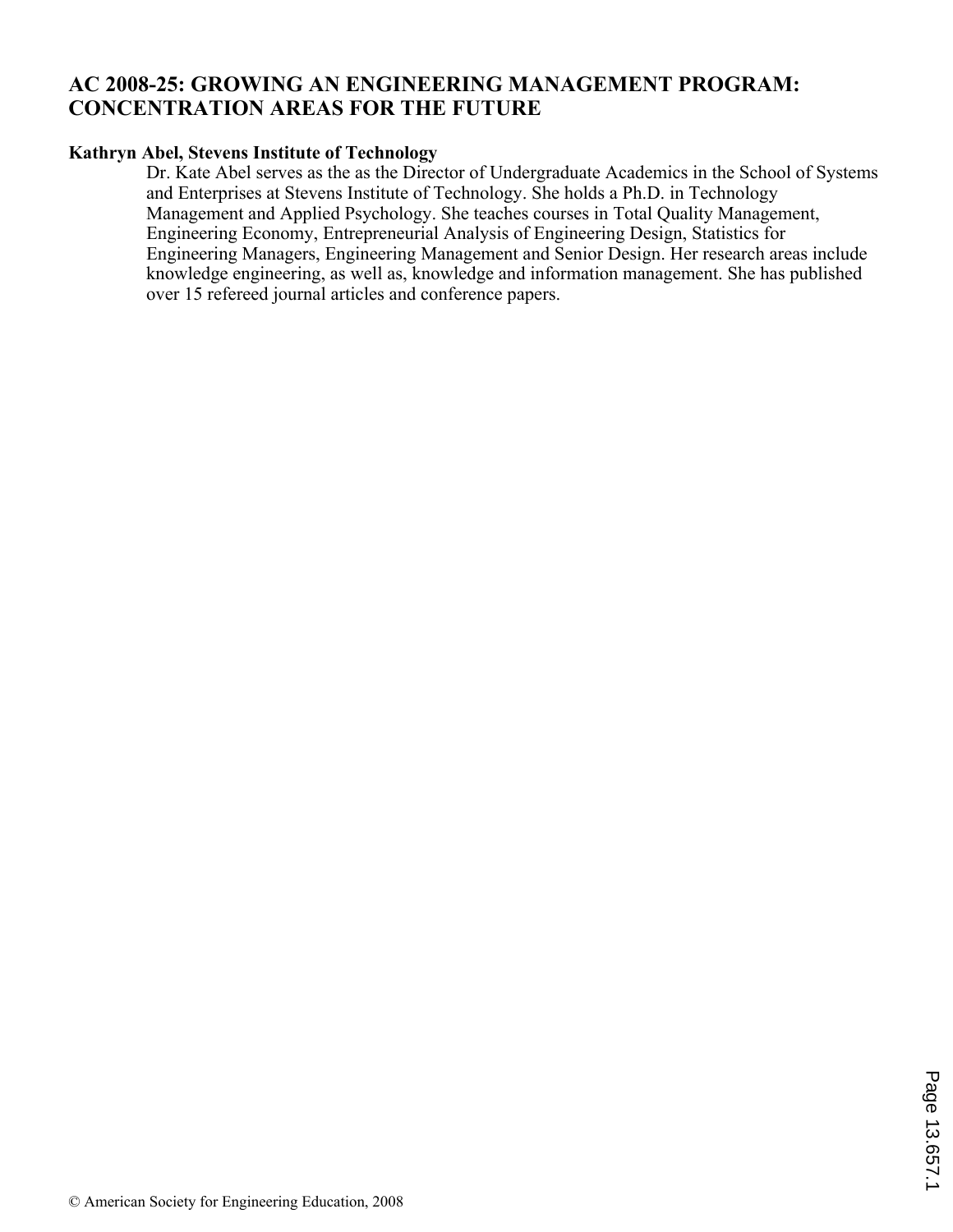# **Growing an Engineering Management Program: Concentration Areas for the Future**

#### **Abstract:**

There has been recent growth in undergraduate Engineering Management (EM) programs in the United States., From 2003 to 2006 the number of Accreditation Board of Engineering and Technology (ABET) accredited EM programs has grown from three to five: Stevens Institute of Technology, NJ; was the second ABET accredited program in the United States; getting accredited in 1992. The growth Stevens has experienced in its undergraduate EM program since its inception has been gradual and anticipated. However, since 2003, the recent upsurge in growth has been exponential and future anticipated expansion in the available programming has led to the creation of focus areas or concentrations within the overall Stevens' EM program. The purpose of the addition of these concentrations is two fold: to allow the students to more closely align their interests with their courses and to attract more students to the EM field in general. This paper provides guidance to the expansion of one of the oldest EM programs in the country by examining the experiences and processes at Stevens Institute of Technology during its creation of the concentrations within its existing EM Program.

#### **Introduction**

Despite steady growth in undergraduate Engineering Management (EM) programs in the United States, until 2003 only three EM programs were accredited by the Accreditation Board of Engineering and Technology (ABET): Stevens Institute of Technology, NJ; United States Military Academy, NY; and the University of Missouri Rolla, MO. But recently, there has been an upsurge in accreditation activity. In 2003 the University of Pacific was successfully accredited and Arizona State University was accredited in 2005. This is not mentioning the growth within these programs or the growth in other, not yet accredited EM programs across the country. Although there are 5 ABET accredited EM programs, there are estimated to be between 12 (Farr and Bowman) and 27 (Abel and Fernandez) EM undergraduate programs across the United States and each of these programs appears to be growing as evidenced by increased enrollments. (See for example, WestPoint growth in enrollment over 2003 – 2008.) (Trainor)

This paper provides guidance to Engineering Management programs considering expansion, by examining the experiences and processes at Stevens Institute of Technology. The paper first provides population and background on the EM program at Stevens. This is followed by a description of the Engineering Management program and its experiences and processes while implementing its new concentrations within Engineering Management. And the paper concludes with benefits of successfully implementing an expansion through focus areas or concentrations.

### **Population and Background of EM Program**

Stevens Institute of Technology is a private university located on the banks of the Hudson River across from Manhattan, in Hoboken, New Jersey. The EM Program at Stevens was first ABET accredited in 1992, and successfully re-accredited in 1998 and 2004. The EM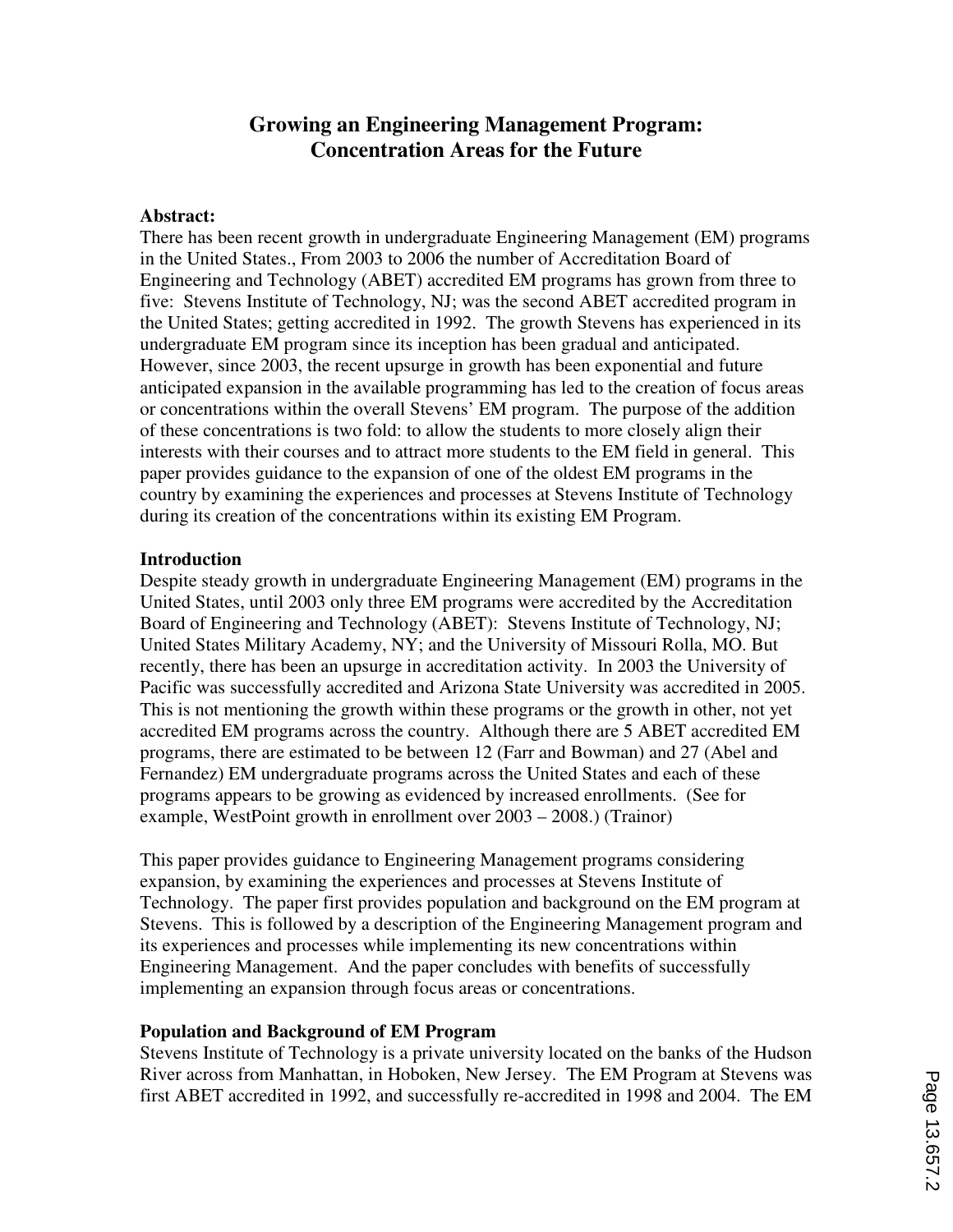program at Stevens is housed in the School of Systems and Enterprises and is relatively large, and well established. The success of the EM program is evidenced by the size of its faculty (15 full time faculty) and external recognition (seven awards from the American Society of Engineering Management, ASEM since 2000). Of the 15 faculty in the EM department, 10 currently teach in the undergraduate program. And of these faculty, several have been members of the American Society for Engineering Management (ASEM) for over 5 years. Stevens has approximately 1500 undergraduate students, of which about 110 designated Engineering Management (EM) as their preferred discipline in the 2007 – 2008 academic year. Approximately 50% of Engineering Management students choose to participate in the five year Cooperative Education program. Stevens graduates between 20 and 30 Engineering Management students a year with a Bachelor of Engineering Degree. Approximately 85% of these EM graduates have a job prior to graduation with an average starting salary of \$55,600. Tracking the initial employment figures of the Engineering Management graduates since 2000 showed that over 50 percent of EM graduates either become analysts or enter the IT/Systems field. Knowing that a majority of Stevens Engineering Management graduates do not follow the typical path into traditional engineering, creating focus areas specializing in the career path of over half the graduate EM population was deemed appropriate and necessary to serve the undergraduate Engineering Management population well.

### **Summary of Successful Endeavors and Challenges**

Stevens Institute of Technology had no concentrations in the Engineering Management Program since its inception in the late 80's. However, other more established programs, such as Mechanical Engineering, which has been at Stevens since its inception in 1870, had many concentrations. Using Mechanical Engineering as a model, and discussing ABET requirements for concentrations with Mechanical Engineering, led to following a similar model within the Engineering Management Program. For example, note that due to ABET regulations only 400 and 500 level courses may be listed within concentrations.

To determine the best concentrations to pursue within the Stevens Engineering Management Program, two concepts were used. First, investigation into other existing Engineering Management programs showed Systems Engineering to be a highly compatible focus area. Second, was an investigation into Stevens' own areas of expertise.

As mentioned, the Engineering Management Program is housed in the School of Systems and Enterprises. Thus, within our domains of available expertise are Systems Engineering and Engineering Management. Therefore, we investigated the strengths within these graduate programs: the purpose being to leverage these strengths into the undergraduate program. Thus, for the 2008-2009 academic year catalog only two concentrations within the EM program were considered for pursuit: Systems Engineering and Financial Engineering since these were the School's strengths. It was decided that more than two concentrations at this point would be overtaxing to the EM program and faculty. This was assumed since in the student's senior year, the concentrations would in essence split the senior class in two sections reducing the number of students per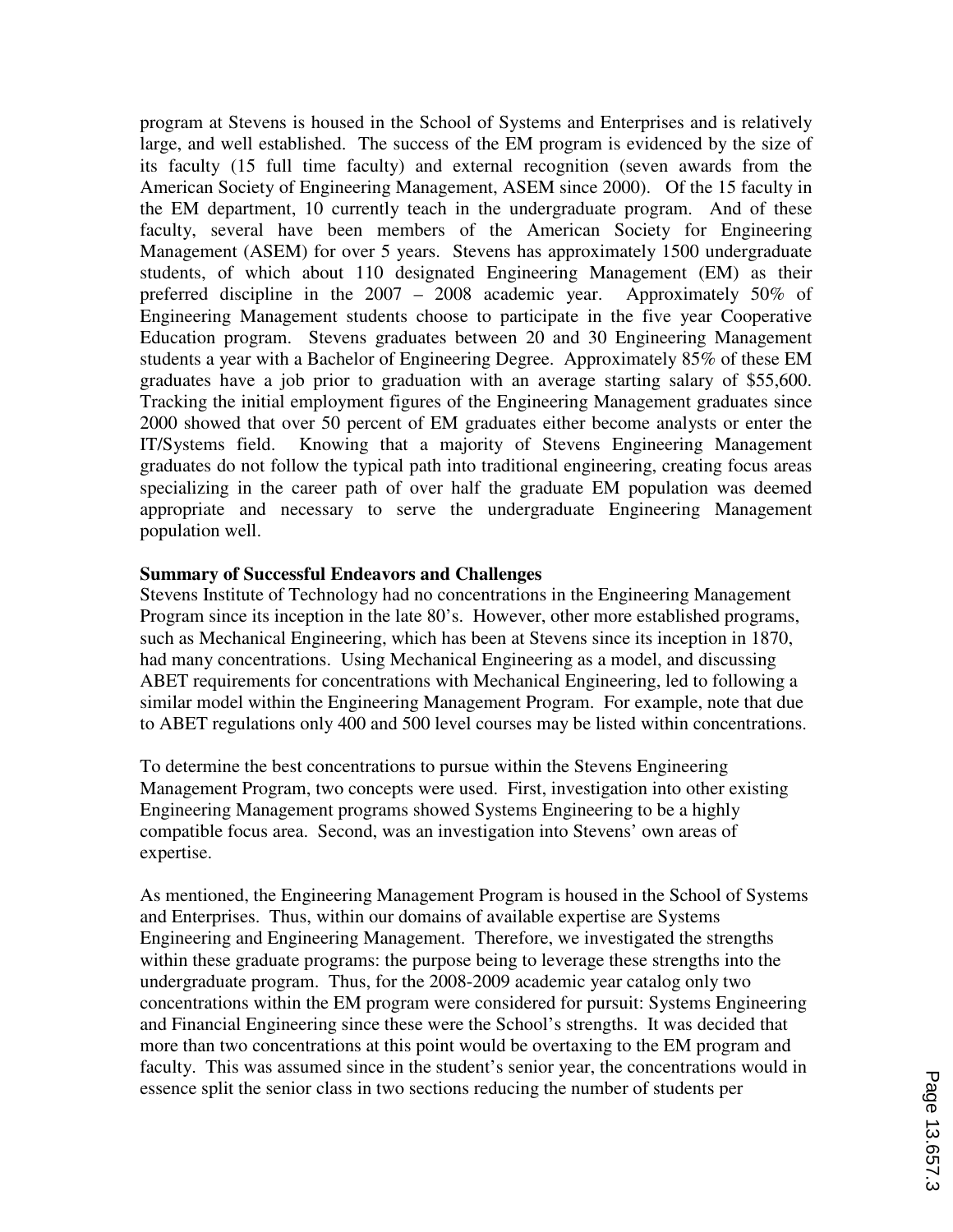concentration/course to approximately 15 per class and therefore doubling the course offerings by the Program. In the future, more concentrations will be considered if increased enrollment in the EM program warrants the additional courses.

There were several changes necessary to complete the movement to concentrations. Most importantly, two courses would be removed from the standard EM curriculum in the senior year. The courses to be removed from the standard curriculum would be EM 457 (Elements of Operations Research) and EM 435 (Business Process Reengineering). These two course slots would now be called "Technical Electives". These two "Technical Elective" slots would need to be filled by two of the three courses listed below under the specific concentration of the student's choosing. The third course under the concentration would take up a "General Elective" slot in the student's general engineering curriculum. As mentioned, this format is based on the standard format for concentrations used in the existing Engineering Programs in the School of Engineering at Stevens Institute of Technology. It should also be mentioned that difficulties were encountered with this change in curriculum as various faculty had differing opinions on what classes should be removed and which should be added to the existing Engineering Management curriculum. Group discussion at meetings, as well as intense email exchange, among EM undergraduate teaching faculty eventually led to a consensus among the faculty.

The concentrations were therefore set up so students can select their concentration elective courses among two technical electives and three general electives in various ways. Some of the students may wish to cluster those electives in ways that would help them gain expertise in an area of specialization within Engineering Management. The following groupings are the concentration areas, and courses within those areas, that students can select from within the Engineering Management program starting in the 2008-2009 academic year:

### **Systems Engineering Concentration**

 EM 457 Elements of Operations Research (fall) EM 435 Business Process Reengineering (fall) SYS 5xx Introduction to Systems Engineering (spring)

### **Financial Engineering Concentration**

 EM 457 Elements of Operations Research (fall) FE 510 Introduction to Financial Engineering (fall) FE 5xx Pricing and Hedging with Probability and Stochastic Calculus (spring)

## **Benefits of Having Concentrations within the Engineering Management Major**

As the Engineering Management Program is growing, the need for larger course sections or the splitting of large course sections into two sections is becoming obvious and necessary. This requirement was used to the EM Program's advantage by widening our offerings and therefore widening the appeal of the EM degree to others who may not have considered EM prior to the areas of concentration being added. Thus, it is the hope